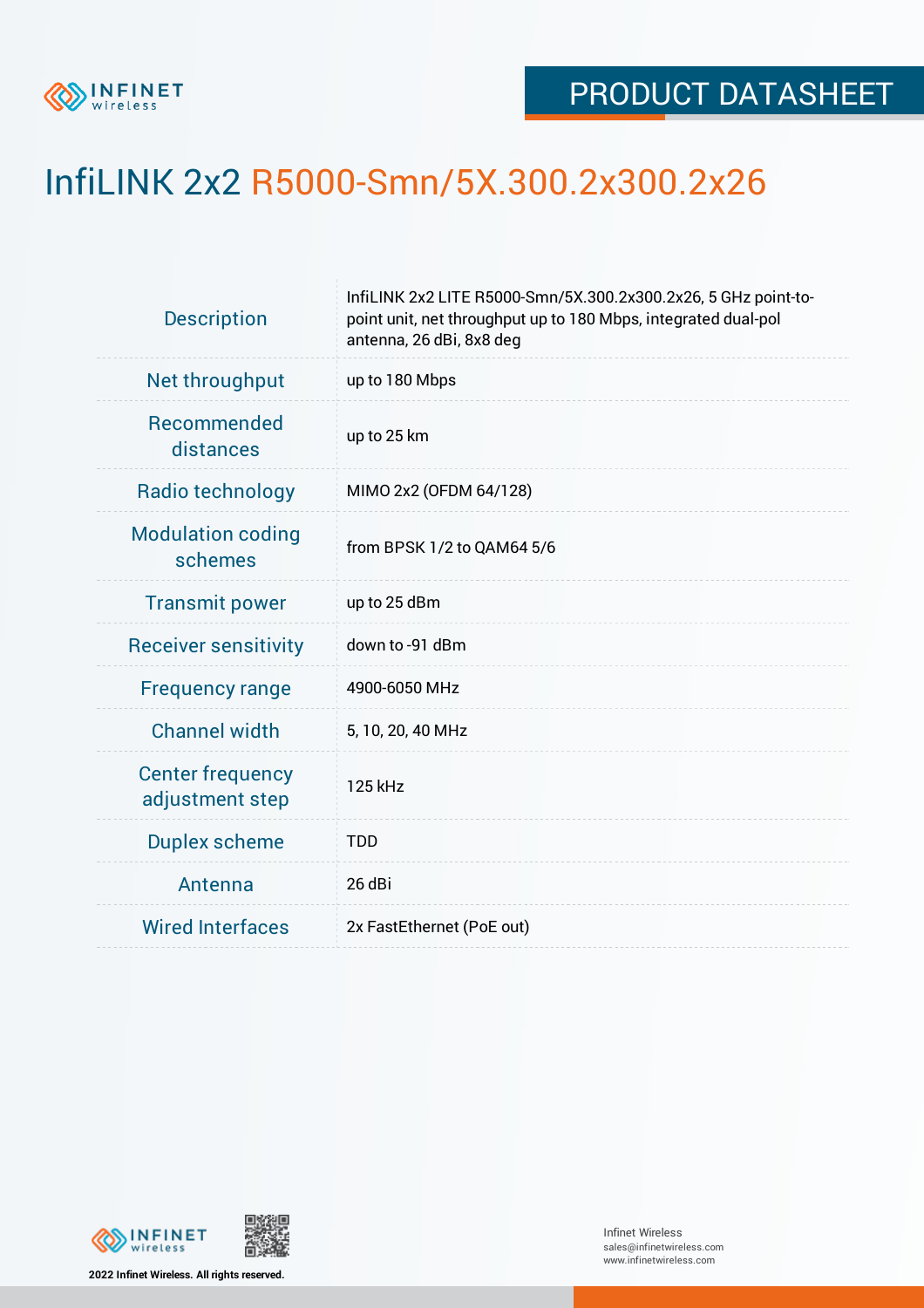

## PRODUCT DATASHEET

## InfiLINK 2x2 R5000-Smn/5X.300.2x300.2x26

| Consumption                | up to 15 W                                                                                                                                                                                                                                                                                                                       |                      |                |                 |      |                      |  |  |
|----------------------------|----------------------------------------------------------------------------------------------------------------------------------------------------------------------------------------------------------------------------------------------------------------------------------------------------------------------------------|----------------------|----------------|-----------------|------|----------------------|--|--|
| <b>Power options</b>       | 110-240 VAC @ 50/60 Hz, +956 VDC                                                                                                                                                                                                                                                                                                 |                      |                |                 |      |                      |  |  |
| <b>Outdoor Unit (ODU)</b>  | 371 x 371 x 83 mm, 2,8 kg                                                                                                                                                                                                                                                                                                        |                      |                |                 |      |                      |  |  |
|                            |                                                                                                                                                                                                                                                                                                                                  |                      |                |                 |      |                      |  |  |
| <b>Part Number Options</b> | Prefix                                                                                                                                                                                                                                                                                                                           | Freq.<br><b>Band</b> | <b>Bitrate</b> | Output<br>Power | Ant. | Capacity             |  |  |
|                            | R5000-<br>Smn                                                                                                                                                                                                                                                                                                                    | 5X                   | 300            | 2x300           | 2x26 | 8<br>20<br>50<br>300 |  |  |
| <b>Part Number Example</b> | R5000-Smn/5X.300.2x300.2x26 50                                                                                                                                                                                                                                                                                                   |                      |                |                 |      |                      |  |  |
| <b>Packing List</b>        | - Outdoor unit R5000-Smn/5X.300.2x300.2x26 - 1 pcs.<br>- Power Supply IDU-CPE(48V) - 1 pcs.<br>- Power Cord - 1 pcs.<br>- Cable Gland - 2 pcs.<br>- Standard RJ-45 connector - 2 pcs.<br>- Shielded RJ-45 connector - 1 pcs.<br>- RJ-45 Plug Cap - 1 pcs.<br>- MONT-KIT-85 Mounting kit - 1 pcs.<br>- Quick Start Guide - 1 pcs. |                      |                |                 |      |                      |  |  |



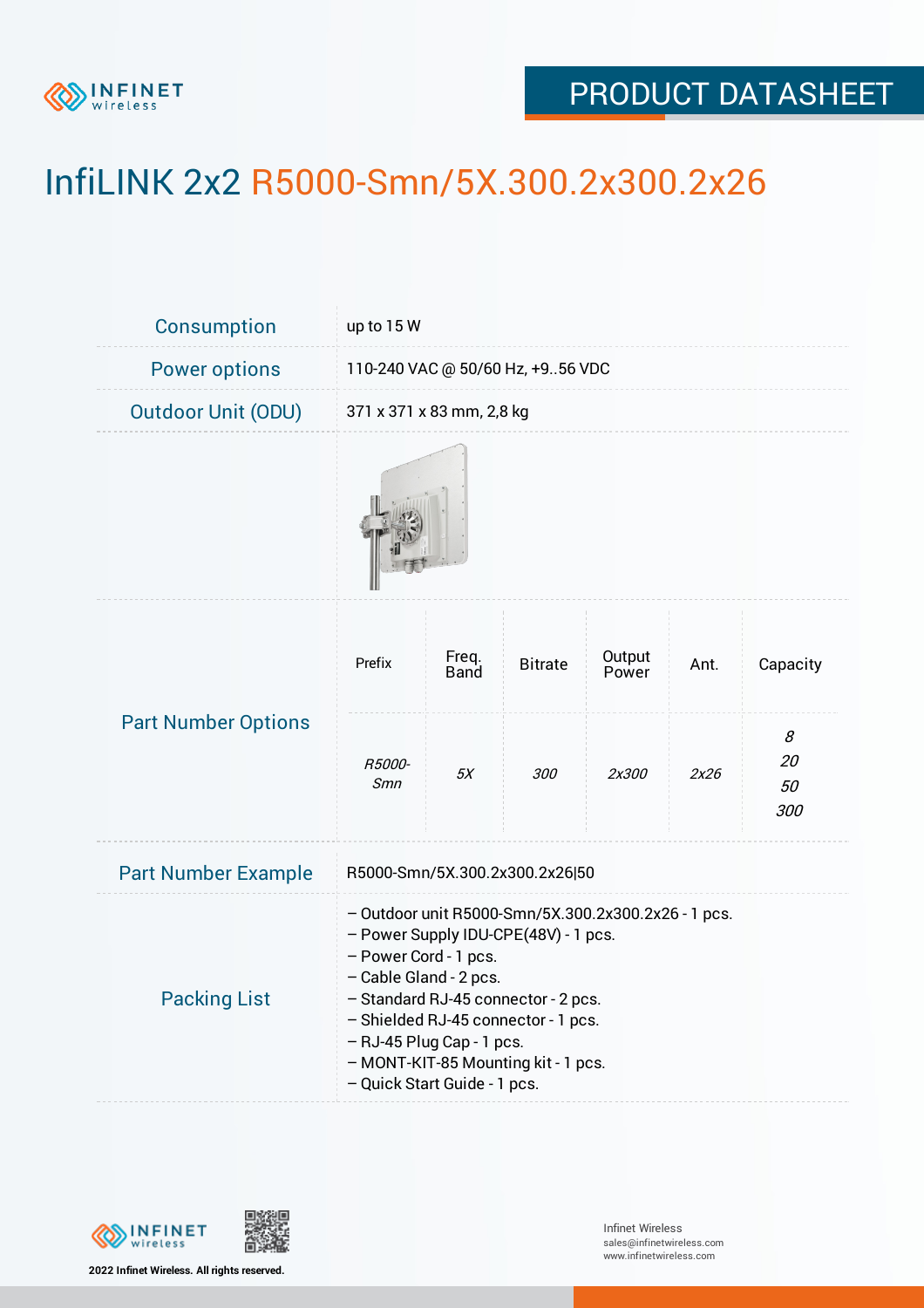

## PRODUCT DATASHEET

# InfiLINK 2x2 R5000-Smn/5X.300.2x300.2x26

### Features

#### **RADIO**

- **Voice/RTP Aware Superpacketing**
- **DFS**
- **Automatic Bitrate Control** Þ
- Þ **Automatic Transmit Power Control**
- ь **TDD synchronization using AUX-ODU-SYNC (excluding Smn/Lmn)**
- **Spectrum Analyzer mode** ۰
- **Channel testing tools** ١

#### **NETWORKING**

- **Ethernet-over-IP and IP-over-IP tunneling**
- Þ **ARP protocol support**
- ۱ **MAC/IP filtering**
- Þ **Full-fledged 2nd layer switch**
- Þ **RIPv2 / OSPFv2 /static routing**
- **L2/L3 Firewall** Þ
- **NAT (multipool, H.323-aware)** Þ
- Þ **DHCP client/server/relay**

#### **MANAGEMENT FEATURES**

- **Various Management Protocols: HTTP, HTTPS, Telnet, SSH, SNMP v1/2c/3 (MIB-II and proprietary MIBs)**
- **Graphical User Interface**
- **LED Indication: power status, wireless and wired link status, signal level**
- **Antenna alignment tool**
- ٠ **Automatic software update**
- **Online monitoring with proprietary EMS InfiMONITOR.**

#### **QUALITY-OF-SERVICE**

- **17 priority queues**
- **IEEE 802.1p support**
- **IP TOS / DiffServ support**
- ٠ **Full voice support**
- **Traffic limiting (absolute, relative, mixed)** ٠
- **Traffic redirection**